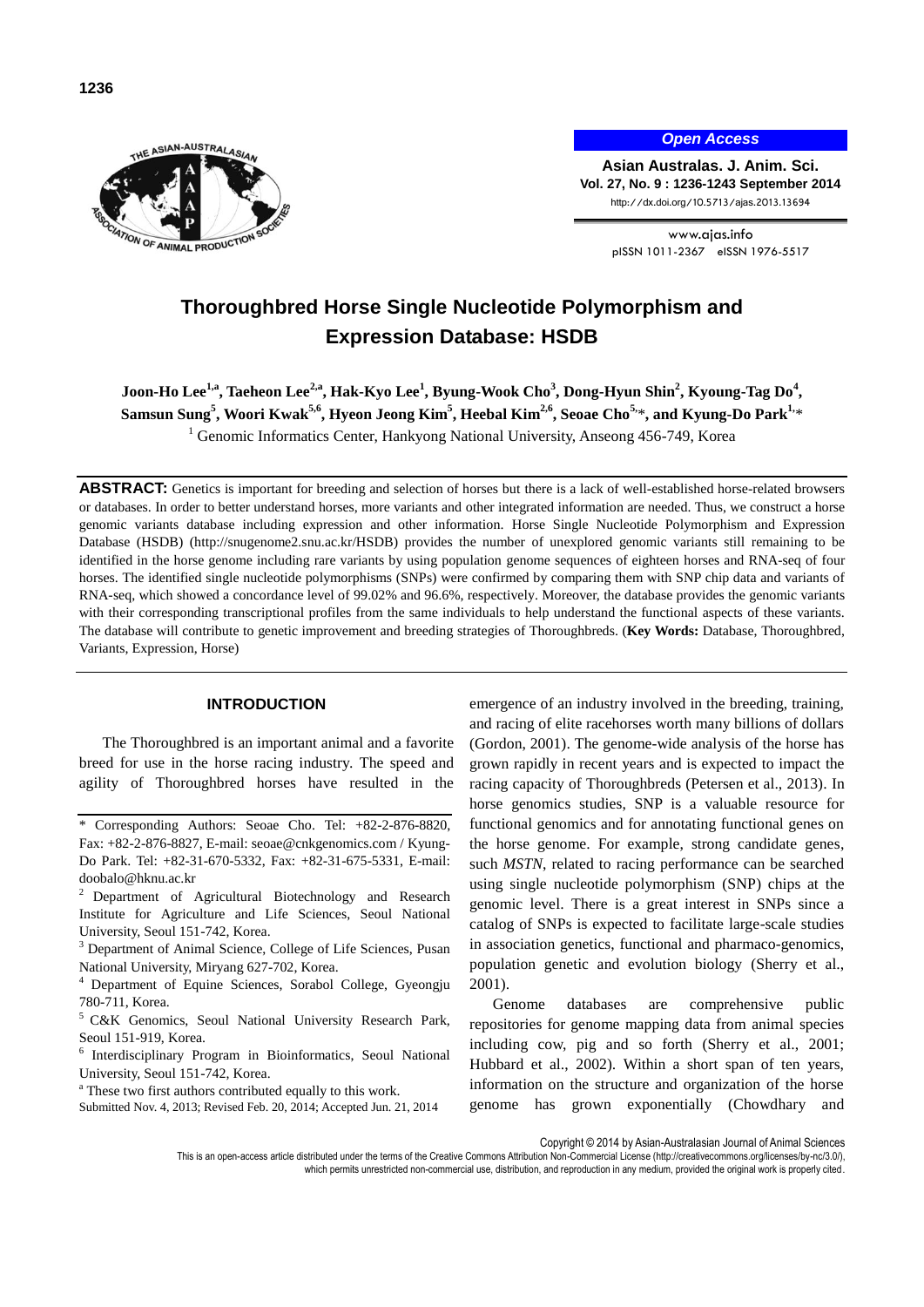Raudsepp, 2008). A whole genome database of the horse was constructed by the Horse Genome Project at the Broad Institute (Wade et al., 2009). Also, several groups have studied horse genomics by sequencing the horse genome and using SNP chips (Wade et al., 2009; Hill et al., 2010; Park et al., 2012). While the horse reference genome is available, genome-wide linkage maps of the horse as well as quantitative trait mapping were not integrated into the database.

Although the horse is an important animal, there are only a few genome browsers dedicated to the horse such as the Model Organism Database for Horses and University of California Santa Cruz Genome Browser for horse. The known genomic information related to horses is a small portion of the whole horse genome and in order to better understand horses, more variants and other integrated information are needed. Thus, we construct a horse genomic variants database from a Thoroughbred population using next-generation sequencing (NGS) technologies. Although only limited genomic information is available on horses, integration of various NGS data on horses will accelerate the progress of horse genome research. Therefore, we integrated genes based on SNPs from NGS data of Thoroughbreds, expression from RNA-seq results and information on linkage disequilibrium (LD).

This database provides horse genomic variants and transcriptome information, which is easy to apply to other data for both researchers and breeders. (Horse single nucleotide polymorphism and expression database (HSDB) provides the unexplored genomic variants which still remain to be identified in the horse genome including rare variants by using horse population genome sequencing. Moreover, the database provides the genomic variants with their corresponding transcriptional profiles from the same individuals to help understand the functional aspects of these variants.

# **MATERIALS AND METHODS**

### **Ethics**

This study was carried out in strict accordance with recommendations in the Guide for the Care and Use of Laboratory Animals of Pusan National University and the Korean Racing Authority. In addition, all experimental procedures used in this study related to animals were approved by the Institutional Animal Care and Use Committee of the Pusan National University (PNU-2013- 0417).

## **Whole genome re-sequencing**

Two set of whole-blood samples were collected from 18 Thoroughbred racing horses from the Korean Racing Authority. Genomic DNA was extracted and the DNA quality was checked with agarose gel electrophoresis and fluorescence-based quantification tests. Constructing and sequencing library were carried out using Illumina's TruSeq DNA Sample Preparation kits and Hiseq2000 protocols.

#### **RNA-seq library preparation and sequencing**

Muscle and blood samples were collected before and after exercise from four Thoroughbred racing horses. Total RNA from the resulting 16 samples from four horses were isolated using TRIzol (Invitrogen) and RNeasy RNA purification kits with DNase treatment (Qiagen). Isolated mRNA was reverse transcribed into double strand cDNA. Constructing and sequencing RNA-seq library of each sample were carried out using Illumina Hiseq2000 protocols.

## **Identification of single nucleotide polymorphism: whole genome re-sequencing**

The quality of raw data was checked by FastQC. To reduce false positive SNP, we trimmed the 3'-end of reads to have a minimum phred-scaled quality score of over 20. Paired-end sequence reads were aligned to the reference horse genome (EquCab2) with Bowtie2 (version 2.0.0 beta6) (Langmead and Salzberg, 2012) using very-sensitive and no-mixed mode option. For 4 Horses data encoded Phred Scale Quality Score with Illumina 1.5 with—phred64 option. Picard tools, SAMtools (Li et al., 2009), and genome analysis toolkit (GATK 2.1.8) (McKenna et al., 2010) were used for downstream processing and variant calling. Downstream processing was carried out using typical GATK pipeline. For the base quality score recalibration (BQSR) step of GATK, Dstitution calls were made with GATK UnifiedGenotyper and the variants were discarded if i) recalibrated quality score was less than 30, ii) three SNPs existed within a 10 base pair window, iii) SNPs existed in a detected insertion and deletion (INDEL), iv) the number or proportion of reads, which have mapping quality score of 0 are bigger than 4% or 10%, respectively, v) the number of alternative allele was bigger than one (multiallele type).

# **Identification of single nucleotide polymorphisms: RNAseq**

For SNP detection using RNA-seq data, we pooled the raw data of four samples (muscle before exercise, muscle after exercise, blood before exercise, and blood after exercise) of each individual. Pooled paired-end sequences were aligned to the same reference horse genome using Tophat (version 2.0.4) (Trapnell et al., 2009) with verysensitive option. Downstream processing was carried out with the same procedure as the whole genome re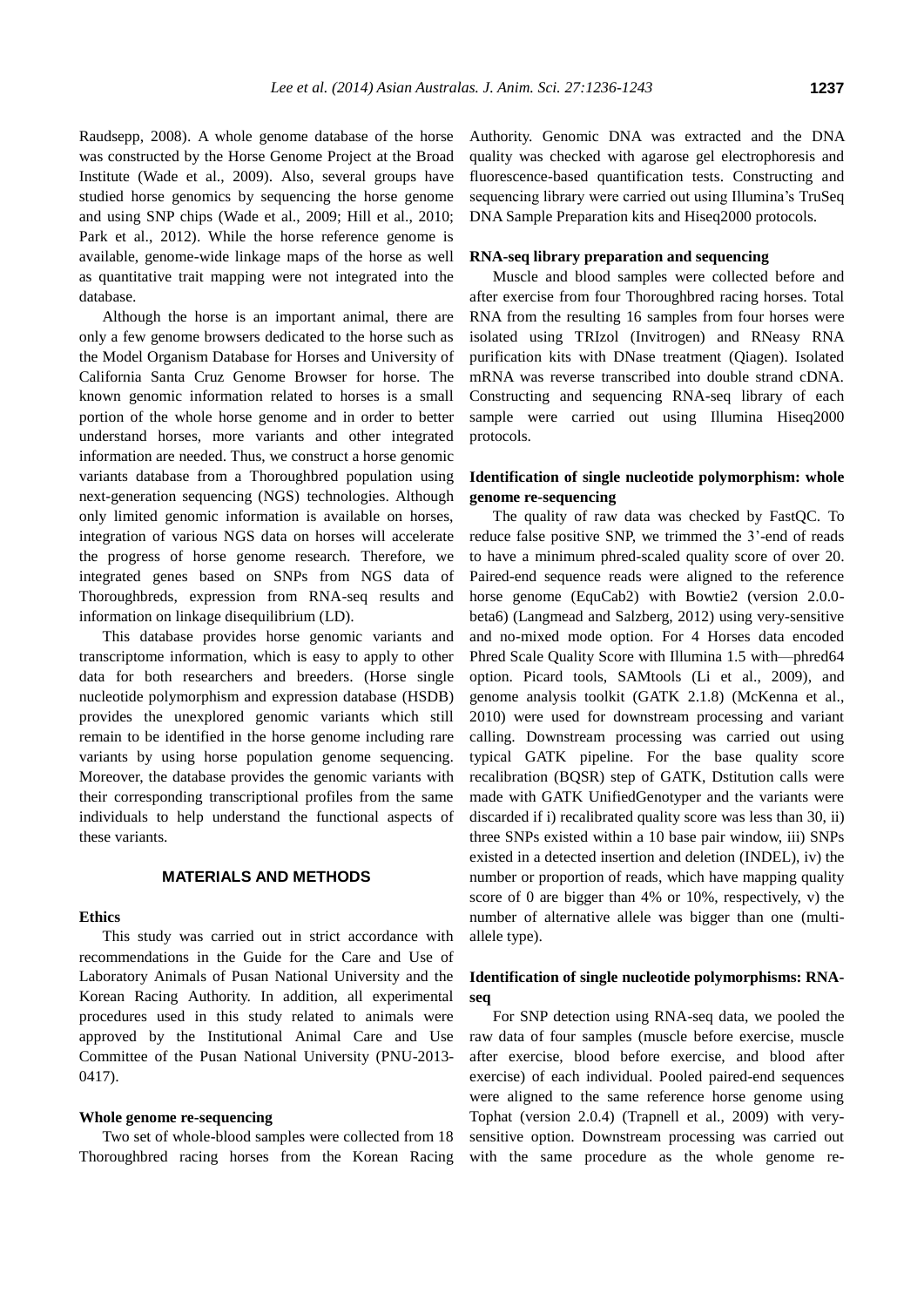sequencing except for the local realignment process because the mapping result of Tophat is not proper for the local realignment step.

#### **Expression from RNA-seq**

Twenty-four sets of transcriptome data were generated for muscle and blood from six horses both before and after exercise. TopHat, (used to align RNA sequences to a genome in order to identify exon-exon splice junctions) was used to map the sequences to a horse reference genome, annotated using the EquCab2 and determined gene expression as discrete measurement. The R package edgeR (Robinson et al., 2010) was used to identify differentially expressed genes (DEGs), which is based on a negative binomial model, to examine differential expression of replicated count data.

## **Single nucleotide polymorphisms chip**

The SNP chip data used in this study are from Kim et al. (2013) and comes from 11 Thoroughbred horses genotyped using EquineSNP50 Genotyping BeadChip (Illumina, Inc., San Diego, CA, USA).

## **Annotation and building database and linkage disequilibrium**

Variant files of each individual were merged using VCF tools (Danecek et al., 2011) and then annotated using snpEff 3 (Cingolani et al., 2012). Ensembl general feature format (GTF, gene sets) information was used to build Equcab2.68 snpEff database. The result of snpeff annotation was modified to make SNP database with SQLite3. Linkage disequilibrium was calculated by Haploview (Barrett et al., 2005).

#### **RESULTS**

## **Contents of the horse single nucleotide polymorphism and expression database**

HSDB used comprehensive genomic information source from horse with human and mouse to confirm gene predictions that have been integrated with external data. HSDB is available at<http://snugenome2.snu.ac.kr/>HSDB. This database displays novel SNPs detected using RNA-seq as well as SNPs from re-sequencing data. Also this database displays an expression level and LD map for SNPs in the selected genes. The web interface allows interactive use of the information related to the horse variants. The interface consists of five menus: Introduction, SNP Search, Advanced Search, Expression Search, and Contact (Figure 1). Users can obtain variant information from the SNP Search and Advanced Search menu, and expression information from the Expression Search menu. Genetic variants and expression information can be searched by gene symbol or

SNP position and the query will retrieve an array of results including a distribution of variants, gene information, expression and differentially expressed test results.

The SNP Search page provides a simple search function for detailed SNP information. The SNPs were represented in different colors according to the characteristic of the distribution of variants, i.e., if a SNP exists in an intron region its position is marked pink, and non-synonymous SNPs that lead to an amino acids change in the exon is represented in blue. The details of SNPs are reported in a table which includes predicted effects of variants (e.g. splice site donor) by using snpEff and the impact (High, Moderate, Low, Modifier) defined by snpEff. User can select the source of the SNP information: re-sequencing or RNA-seq. Moreover, there is gene description including gene function, human and mouse orthologous genes information and related gene ontology terms. The Advanced Search page is similar to the SNP Search page, but the user can search SNPs with additional options catered to their interests including known SNPs or novel SNPs, the effect, quality options include depth, quality and frequency, etc. The Expression Search page consists of four menus: 'DEG between before and after exercise', 'Basic Search', 'Bulk Query' and 'Advanced Tools'. The user can search the expression information and find information on DEGs between before and after exercise from blood and muscle. The Advanced Tools of Expression Search page has several filtering option, tissue, chromosome, log fold change, pvalue, false discovery rate corrected p-value and which state (before and after) is higher average values.

# **Identification genic single nucleotide polymorphisms and differentially expressed genes**

We analyzed both genomic and transcriptomic sequences from Thoroughbred individuals. Users can explore the relationship between identified genomic variants and its corresponding variants from the RNA-seq data. We made it possible that analyses integrate genome and transcriptome data across multiple individuals and reveal extensive variation at both levels.

We identified a total of 3,418,393 non-redundant SNPs from genic region from the re-sequencing of 18 samples (3,356,634 SNPs) and RNA-seq of 4 samples (443,725 SNPs) (Supplementary Tables S1 and S2**)** and 14.8% loci were shared between the two datasets. Approximately 10% of the SNPs overlapped with loci of dbSNP; 346,489 (10.32%) of re-sequencing and 56,931 (12.83%) of RNAseq.

The SNPs were classified into several categories based on the region of their location (Table 1). A large number of SNPs exist in the intron region for both re-sequencing and RNA-seq data. The large number of RNA-seq SNPs in intronic regions is similar to previous reports of a large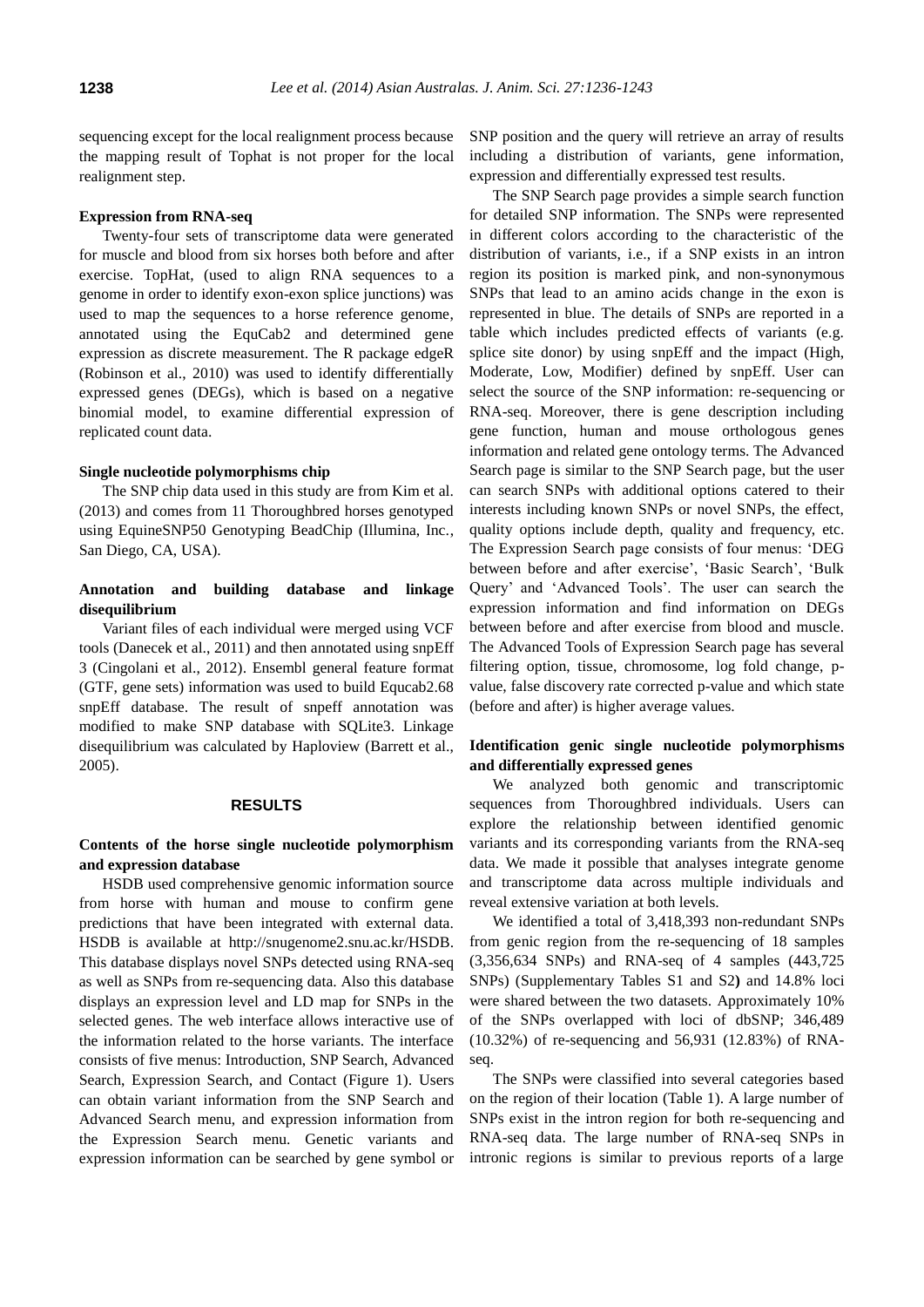

**Figure 1.** Horse SNP database web page. Horse single nucleotide polymorphism and expression database (HSDB) is available at http://snugenome2.snu.ac.kr/HSDB. (A) Users can search SNP or corresponding gene information using SNP position or RS ID or gene symbol. After searching the SNP, user can see the SNPs within the gene, there are several colors depending their effect. User will get more detail information including reference and alternative allele information, SNP position, SNP quality, depth, and effect impact (high, moderate, low, modifier) which definition follows snpEff. HSDB also enables the user to obtain gene annotation information including transcript ID and gene description, gene ontology term and orthology ID with human and mouse. Users can see the linkage disequilibrium map of interest gene. (B) Advanced Search provides similar results of SNP Search, but user can search the SNPs with many filtering options. (C) HSDB provides expression information of muscle and blood from 4 horses both before and after exercise, especially DEG information. User can search the expression information according to their interest using the Advanced Tools of Expression Search. SNP, single nucleotide polymorphism.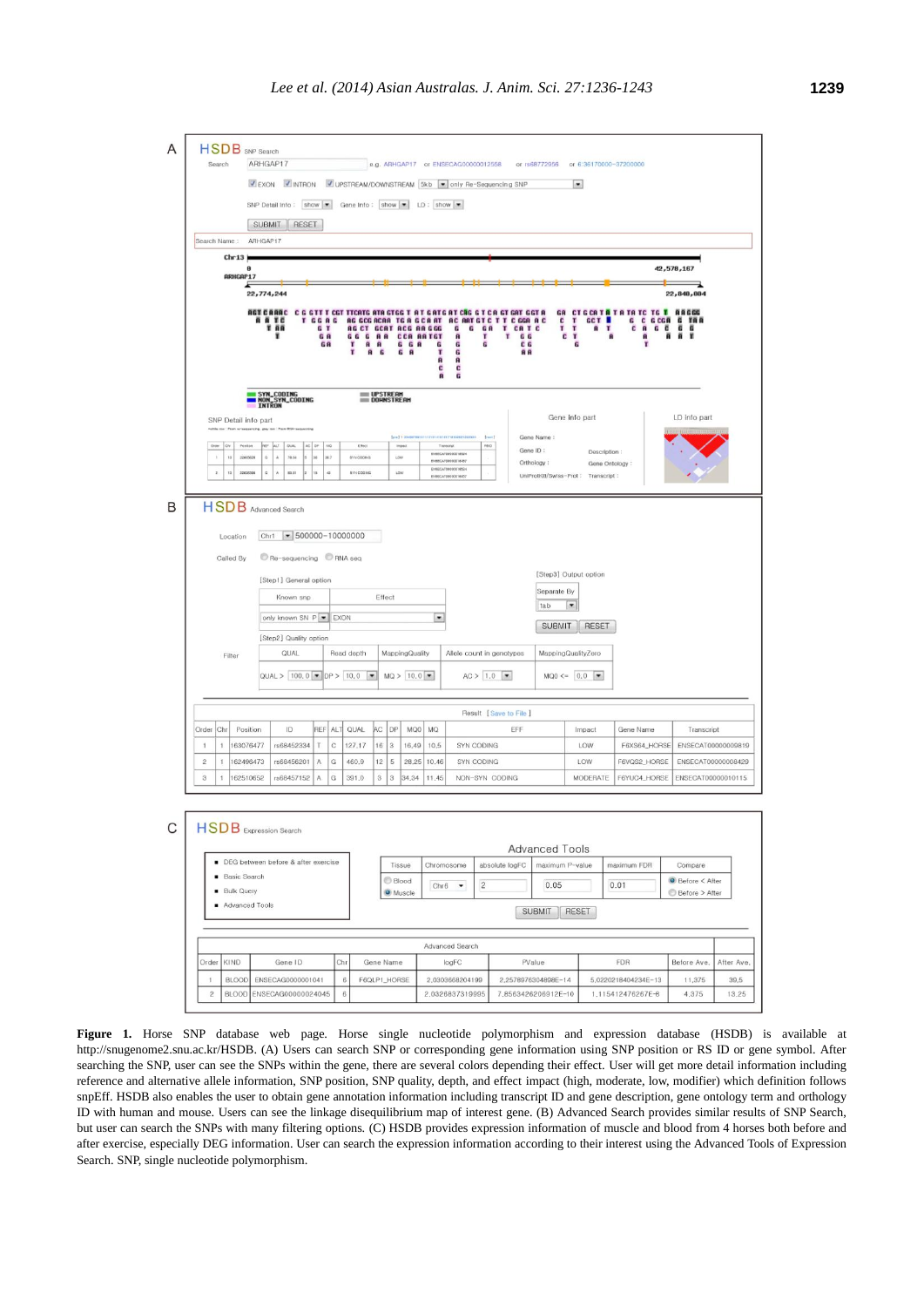| Chrom        | Chom length   | Genic region length* | DNA-Seq        |                            | RNA-seq        |                            |
|--------------|---------------|----------------------|----------------|----------------------------|----------------|----------------------------|
|              |               |                      | Number of SNPs | Average<br>interval of SNP | Number of SNPs | Average<br>interval of SNP |
| $\mathbf{1}$ | 185,838,109   | 85,058,767           | 265,638        | 320                        | 32,909         | 2,585                      |
| $\sqrt{2}$   | 120,857,687   | 54,020,259           | 181,513        | 298                        | 25,093         | 2,153                      |
| 3            | 119,479,920   | 47,558,748           | 168,436        | 282                        | 19,786         | 2,404                      |
| 4            | 108,569,075   | 48,153,912           | 157,729        | 305                        | 15,086         | 3,192                      |
| 5            | 99,680,356    | 49,305,787           | 156,993        | 314                        | 21,656         | 2,277                      |
| 6            | 84,719,076    | 40,835,311           | 140,519        | 291                        | 17,360         | 2,352                      |
| 7            | 98,542,428    | 46,347,586           | 154,512        | 300                        | 19,013         | 2,438                      |
| $\,$ 8 $\,$  | 94,057,673    | 37,008,741           | 133,993        | 276                        | 18,050         | 2,050                      |
| 9            | 83,561,422    | 29,609,146           | 102,049        | 290                        | 11,771         | 2,515                      |
| 10           | 83,980,604    | 38,905,681           | 132,805        | 293                        | 21,489         | 1,810                      |
| 11           | 61,308,211    | 42,313,527           | 121,290        | 349                        | 22,887         | 1,849                      |
| 12           | 33,091,231    | 19,338,230           | 89,790         | 215                        | 11,944         | 1,619                      |
| 13           | 42,578,167    | 25,459,957           | 91,239         | 279                        | 16,823         | 1,513                      |
| 14           | 93,904,894    | 36,769,770           | 117,602        | 313                        | 15,874         | 2,316                      |
| 15           | 91,571,448    | 35,044,790           | 114,827        | 305                        | 16,148         | 2,170                      |
| 16           | 87,365,405    | 41,746,323           | 143,468        | 291                        | 19,294         | 2,164                      |
| 17           | 80,757,907    | 24,276,765           | 80,866         | 300                        | 8,364          | 2,903                      |
| 18           | 82,527,541    | 31,749,417           | 101,681        | 312                        | 12,322         | 2,577                      |
| 19           | 59,975,221    | 24,180,234           | 87,671         | 276                        | 9,236          | 2,618                      |
| $20\,$       | 64,166,202    | 27,844,102           | 127,436        | 218                        | 18,589         | 1,498                      |
| 21           | 57,723,302    | 20,506,447           | 75,458         | 272                        | 9,486          | 2,162                      |
| 22           | 49,946,797    | 23,385,284           | 74,281         | 315                        | 11,390         | 2,053                      |
| 23           | 55,726,280    | 19,324,601           | 69,413         | 278                        | 9,026          | 2,141                      |
| 24           | 46,749,900    | 21,845,462           | 74,277         | 294                        | 10,803         | 2,022                      |
| 25           | 39,536,964    | 22,453,941           | 71,426         | 314                        | 11,890         | 1,888                      |
| 26           | 41,866,177    | 11,026,255           | 46,915         | 235                        | 5,391          | 2,045                      |
| 27           | 39,960,074    | 12,495,321           | 52,320         | 239                        | 5,080          | 2,460                      |
| 28           | 46,177,339    | 22,368,313           | 78,472         | 285                        | 10,698         | 2,091                      |
| 29           | 33,672,925    | 12,545,609           | 48,395         | 259                        | 5,476          | 2,291                      |
| 30           | 30,062,385    | 12,311,357           | 51,249         | 240                        | 5,401          | 2,279                      |
| 31           | 24,984,650    | 10,541,353           | 44,371         | 238                        | 5,390          | 1,956                      |
| Total        | 2,242,939,370 | 974,330,996          | 3,356,634      | 290                        | 443,725        | 2,196                      |

**Supplementary Table S1.** The number of variants

SNP, single nucleotide polymorphism.

\* Genic region length (upstream, downstream 5k).

proportion of intronic reads in many RNA-seq datasets (Kapranov et al., 2010; Van Bakel et al., 2010; Wetterbom et al., 2010; Ameur et al., 2011; St Laurent et al., 2012). We identified regulatory related SNPs such as those in a splice site, upstream and downstream ~20kb region as well as genic SNPs.

The DEGs information from another Thoroughbred study (Kim et al., 2013) which generated 24 RNA-seq datasets from muscle and blood tissue from six horses, taken before and after exercise, identified 1,822 up-

**Supplementary Table S2.** Minor allele frequency of data

|            | $\mu$    |         |  |  |  |
|------------|----------|---------|--|--|--|
|            | DNA-Seq  | RNA-seq |  |  |  |
| <b>MAF</b> | 0.055556 | 0.125   |  |  |  |
|            |          |         |  |  |  |

MAF, minor allele frequency.

regulated genes (URGs) and 930 down-regulated genes (DRGs) in muscle tissue, 222 URGs and 200 DRGs in

**Table 1.** Identified variants from re-sequencing and RNA-seq

|                      | Seq       |         |  | RNA-seq |         |  |
|----------------------|-----------|---------|--|---------|---------|--|
| Region               | Count     | Percent |  | Count   | Percent |  |
| Downstream (5kb)     | 532,802   | 12.09   |  | 110,047 | 17.66   |  |
| Exon                 | 94,502    | 2.15    |  | 40,856  | 6.56    |  |
| Intron               | 3,213,091 | 72.92   |  | 385,484 | 61.88   |  |
| Splice site acceptor | 362       | 0.01    |  | 4.912   | 0.79    |  |
| Splice site donor    | 485       | 0.01    |  | 10,360  | 1.66    |  |
| Upstream (5kb)       | 555,335   | 12.60   |  | 65,621  | 10.53   |  |
| UTR $3'$             | 6,198     | 0.14    |  | 3,641   | 0.58    |  |
| UTR $5'$             | 3,552     | 0.08    |  | 2,069   | 0.33    |  |

UTR, untranslated region.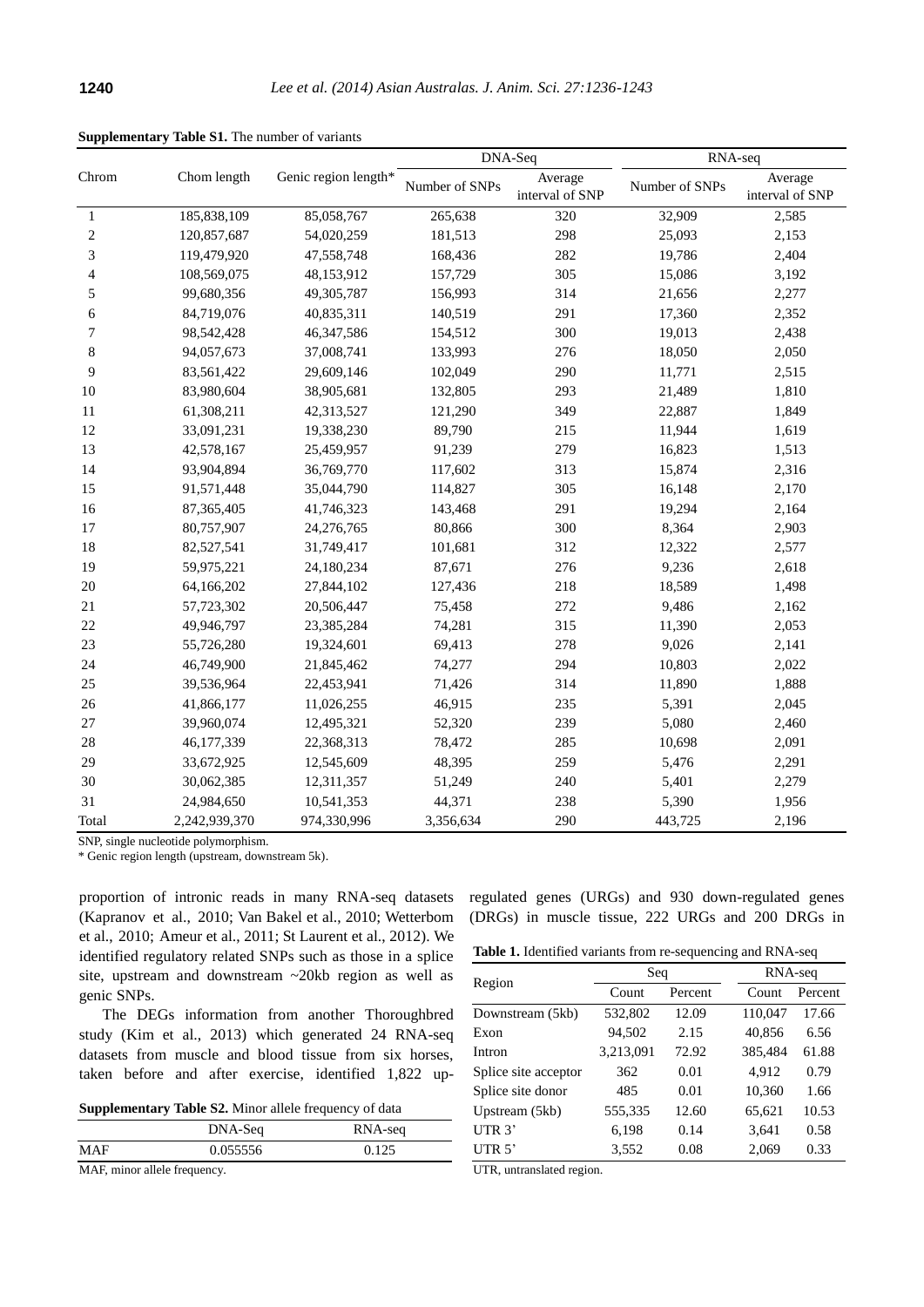blood tissue after exercise.

## **Data concordance and validation**

We checked the level of concordance and validated the SNPs by comparing the results. We used commercial horse chips to confirm allele type and used RNA-seq data to reduce the false positive rate. The SNPs were validated on 11 horse SNP Chip data by showing that 16,795 (99.96%) of the 16,802 identified loci had same alleles. We also calculated concordance as the fraction of identical genotypes between the SNP chip and re-sequencing data (Figure 2). Eleven samples had 99.02% genotype concordance with ranges from 98.3% to 99.57%. Four out of 18 re-sequenced samples were used as RNA-seq samples, so we calculated the loci and genotype concordance of the two datasets per-individual. Each sample had a similar number of SNPs, at about 2,128K. About 214K out of the total loci (10%) was shared between samples when the loci of SNPs from RNA-seq and re-sequencing were compared. Average genotype concordance rate, which is the proportion of concordant calls with the same allele between the two datasets, is 96.6% out of over ~217K loci. The high genotype concordance rate and percentage of known SNPs indicate that the concordant SNPs were of high quality and accuracy.

## **DISCUSSION**

In this article we described HSDB, an integrated database with genomic variants from whole genome sequencing and RNA-seq, gene annotation, orthologous genes, states-specific expression data and LD maps of horse data sets. Integrating various data, HSDB is a useful tool for researching genomic and biological mechanisms of the horse. HSDB has successfully searched the 3,418K identified SNPs in horse genes including upstream and downstream regions. Validation was conducted by comparing the variants of re-sequencing of four individuals, the variants of RNA-seq of the corresponding four individuals and SNP chip of four individuals. The identified variants were confirmed with high concordance between individuals. The variants from NGS were confirmed with SNPs from SNP chip data of eleven individuals and on average 99.02% genotypes were the same. The 96.6% among 214K shared loci in each sample between RNA-seq and re-sequencing had consistent same genotypes

HSDB provides integrated information to the users in a single database. Users can search by SNP position or gene symbol and get various information: SNPs, expression information, gene structure, function, orthologous information, gene ontology and LD. This allows researchers to use integrated analysis of variants and expression. HSDB is more than a SNP database for the horse genome. Users can research interesting SNPs or genes using this integrated information. Therefore, the user could get information of significant SNPs as their genome-wide association study (GWAS) result, and could get the material for input and fine mapping of a notable region. In addition, it provides the expression data and SNPs that exist ~20kb upstream and downstream that have regulatory components for the corresponding gene. The information can be used to analyze relationships between genomic variant of the regulatory region and the expression level in muscle and blood. Thus, it is a powerful tool for understanding the diversity and



#### Chip / Seq genotype concordance

**Figure 2.** Genotype concordance. Genotype concordance rate which is the proportion of concordant calls having a consistent same genotype between the SNP chip and re-sequencing datasets of 11 samples. Loci of SNP chip were filtered with Hardy-Weinberg equilibrium p-value <0.001, SNP call rate <99% .Type of genotypes are showed as 0/0, 0/1, 1/1 and "./.". 0 and 1 represents reference allele, alternative allele and "." means missing allele. SNP, single nucleotide polymorphism.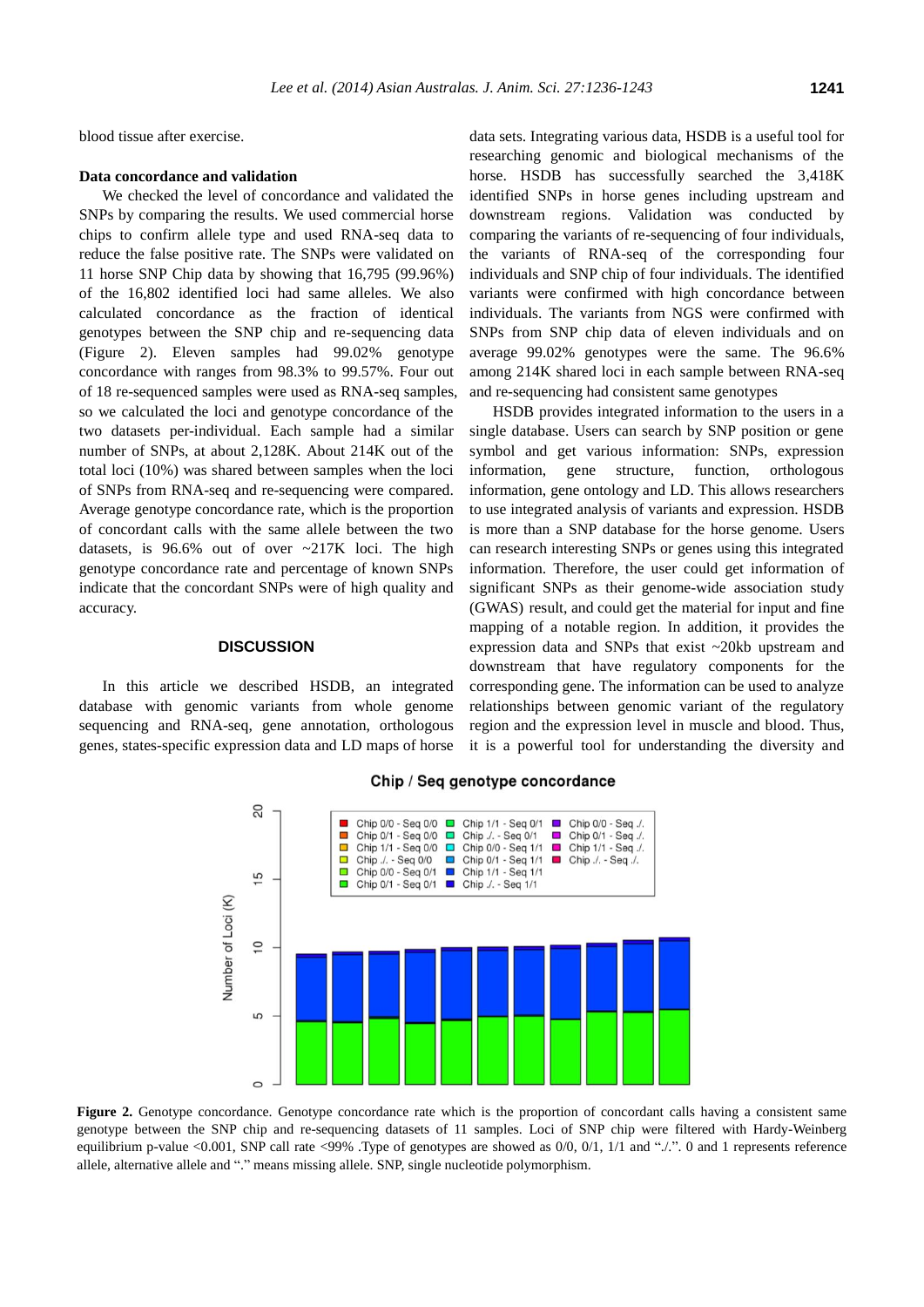expressional aspects of horse genomic variants.

The significance of the study lies in the creation of a well-established horse related database because genetics is an important aspect of breeding and selection of horses. To better understand the genetics underlying horses, information on variants is needed. We believe that the integration of various NGS data on horses will help accelerate horse genome research. In this study, we integrated genes based on SNPs from NGS data of Thoroughbreds, expression from RNA-seq results and annotation information to make a database. Even though HSDB gives a large amount of information, it also showed that a number of unexplored genomic variants still remain to be identified in the horse genome including rare variants by using population genome sequences of eighteen horses and RNA-seq of four horses.

Currently, genome research of animals has been focused on genome-wide information. The database provides information on variant and expression level that is useful for identifying genes associated with economically important traits, studying functional genomics of the horse and researching genetic breeding. The database may contribute to genetic improvements and breeding strategies of horses.

#### **ACKNOWLEDGMENTS**

This work was supported by a grant from the Next Generation BioGreen 21 Program (No.PJ008106 and PJ008196), Rural Development Administration, Republic of Korea.

#### **REFERENCES**

- Ameur, A., A. Zaghlool, J. Halvardson, A. Wetterbom, U. Gyllensten, L. Cavelier, and L. Feuk. 2011. [Total RNA](http://www.ncbi.nlm.nih.gov/pubmed/22056773)  [sequencing reveals nascent transcription and widespread co](http://www.ncbi.nlm.nih.gov/pubmed/22056773)[transcriptional splicing in the human brain.](http://www.ncbi.nlm.nih.gov/pubmed/22056773) Nat. Struct. Mol. Biol. 18:1435-1440.
- Barrett, J., B. Fry, J. Maller, and M. Daly. 2005. [Haploview:](http://bioinformatics.oxfordjournals.org/content/21/2/263.full)  [analysis and visualization of LD and haplotype maps.](http://bioinformatics.oxfordjournals.org/content/21/2/263.full)  Bioinformatics 21:263-265.
- Chowdhary, B. P. and T. Raudsepp. 2008. [The Horse Genome](http://link.springer.com/article/10.1007/s10577-008-1204-z)  [Derby: racing from map to whole genome sequence.](http://link.springer.com/article/10.1007/s10577-008-1204-z)  Chromosome Res. 16:109-127.
- Cingolani, P., A. Platts, L. Wang, M. Coon, T. Nguyen, S. J. Land, X. Lu, and D. M. Ruden. 2012. [A program for annotating and](http://www.ncbi.nlm.nih.gov/pubmed/22728672)  [predicting the effects of single nucleotide polymorphisms,](http://www.ncbi.nlm.nih.gov/pubmed/22728672)  [SnpEff: SNPs in the genome of Drosophila melanogaster strain](http://www.ncbi.nlm.nih.gov/pubmed/22728672)  [w1118; iso-2; iso-3.](http://www.ncbi.nlm.nih.gov/pubmed/22728672) Fly 6:80-92.
- Danecek, P., A. Auton, G. Abecasis, C. A. Albers, E. Banks, M. A. DePristo, R. E. Handsaker, G. Lunter, G. T. Marth, S. T. Sherry, G. McVean, R. Durbin, and Genomes Project Analysis. 2011. [The variant call format and](http://bioinformatics.oxfordjournals.org/content/27/15/2156) VCFtools. Bioinformatics 27:2156-2158.
- Gordon, J. 2001. [The Horse Industry](http://www.horsecouncil.org.au/ahic/index.cfm/topics/surveys/the-horse-industry-contributing-to-the-australian-economy/) Contributing to the [Australian Economy.](http://www.horsecouncil.org.au/ahic/index.cfm/topics/surveys/the-horse-industry-contributing-to-the-australian-economy/) Rural Industries Research and Development Corporation, Canberra, Australia. 1-58.
- Hill, E. W., B. A. McGivney, J. Gu, R. Whiston, and D. E. MacHugh. 2010. [A genome-wide SNP-association study](http://www.biomedcentral.com/1471-2164/11/552/)  confirms a sequence variant (g.  $66493737C > T$ ) in the equine myostatin (*MSTN*[\) gene as the most powerful predictor of](http://www.biomedcentral.com/1471-2164/11/552/)  [optimum racing distance for Thoroughbred racehorses.](http://www.biomedcentral.com/1471-2164/11/552/) BMC Genomics 11:552.
- Hubbard, T., D. Barker, E. Birney, G. Cameron, Y. Chen, L. Clark, T. Cox, J. Cuff, V. Curwen, T. Down, R. Durbin, E. Eyras, J. Gilbert, M. Hammond, L. Huminiecki, A. Kasprzyk, H. Lehvaslaiho, P. Lijnzaad, C. Melsopp, E. Mongin, R. Pettett, M. Pocock, S. Potter, A. Rust, E. Schmidt, S. Searle, G. Slater, J. Smith, W. Spooner, A. Stabenau, J. Stalker, E. Stupka, A. Ureta-Vidal, I. Vastrik, and M. Clamp. 2002. [The Ensembl](http://nar.oxfordjournals.org/content/30/1/38.full)  [genome database project.](http://nar.oxfordjournals.org/content/30/1/38.full) Nucl. Acids Res. 30:38-41.
- Kapranov, P., G. St Laurent, T. Raz, F. Ozsolak, C. P. Reynolds, P. H. B. Sorensen, G. Reaman, P. Milos, R. J. Arceci, J. F. Thompson, and T. J. Triche. 2010. [The majority of total](http://www.biomedcentral.com/1741-7007/8/149)  [nuclear-encoded non-ribosomal RNA in a human cell is 'dark](http://www.biomedcentral.com/1741-7007/8/149)  [matter' un-annotated RNA.](http://www.biomedcentral.com/1741-7007/8/149) BMC Biol. 8:149.
- Kim, H., T. Lee, W. Park, J. W. Lee, J. Kim, B. Y. Lee, H. Ahn, S. Moon, S. Cho, K. T. Do, H. S. Kim, H. K. Lee, C. K. Lee, H. S. Kong, Y. M. Yang, J. Park, H. M. Kim, B. C. Kim, S. Hwang, J. Bhak, D. Burt, K. D. Park, B. W. Cho, and H. Kim. 2013. [Peeling back the evolutionary layers of molecular mechanisms](http://www.ncbi.nlm.nih.gov/pubmed/23580538)  [responsive to exercise-stress in the skeletal muscle of the](http://www.ncbi.nlm.nih.gov/pubmed/23580538)  [racing horse.](http://www.ncbi.nlm.nih.gov/pubmed/23580538) DNA Res. 20:287-298.
- Langmead, B. and S. L. Salzberg. 2012. [Fast gapped-read](http://www.nature.com/nmeth/journal/v9/n4/full/nmeth.1923.html)  [alignment with Bowtie 2.](http://www.nature.com/nmeth/journal/v9/n4/full/nmeth.1923.html) Nat. Methods 9:357-359.
- Li, H., B. Handsaker, A. Wysoker, T. Fennell, J. Ruan, N. Homer, G. Marth, G. Abecasis, R. Durbin, and 1000 Genome Project Data Processing Subgroup. 2009. [The sequence alignment/map](http://bioinformatics.oxfordjournals.org/content/25/16/2078.long)  [format and SAMtools.](http://bioinformatics.oxfordjournals.org/content/25/16/2078.long) Bioinformatics 25:2078-2079.
- McKenna, A., M. Hanna, E. Banks, A. Sivachenko, K. Cibulskis, A. Kernytsky, K. Garimella, D. Altshuler, S. Gabriel, M. Daly, and M. A. DePristo. 2010. [The Genome Analysis Toolkit: A](http://genome.cshlp.org/content/20/9/1297.abstract) [MapReduce framework for analyzing next-generation DNA](http://genome.cshlp.org/content/20/9/1297.abstract)  [sequencing data.](http://genome.cshlp.org/content/20/9/1297.abstract) Genome Res. 20:1297-1303.
- Park, K. D., J. Park, J. Ko, B. C. Kim, H. S. Kim, K. Ahn, K. T. Do, H. Choi, H. M. Kim, S. Song, S. Lee, S. Jho, H. S. Kong, Y. M. Yang, B. H. Jhun, C. Kim, T. H. Kim, S. Hwang, J. Bhak, H. K. Lee, and B. W. Cho. 2012. [Whole transcriptome analyses](http://www.biomedcentral.com/1471-2164/13/473)  [of six Thoroughbred horses before and after exercise using](http://www.biomedcentral.com/1471-2164/13/473)  [RNA-Seq.](http://www.biomedcentral.com/1471-2164/13/473) BMC Genomics 13:473.
- Petersen, J. L., J. R. Mickelson, A. K. Rendahl, S. J. Valberg, L. S. Andersson, J. Axelsson, E. Bailey, D. Bannasch, M. M. Binns, A. S. Borges, P. Brama, A. da Camara Machado, S. Capomaccio, K. Cappelli, E. G. Cothran, O. Distl, L. Fox-Clipsham, K. T. Graves, G. Guerin, B. Haase, T. Hasegawa, K. Hemmann, E. W. Hill, T. Leeb, G. Lindgren, H. Lohi, M. S. Lopes, B. A. McGivney, S. Mikko, N. Orr, M. C. Penedo, R. J. Piercy, M. Raekallio, S. Rieder, K. H. Roed, J. Swinburne, T. Tozaki, M. Vaudin, C. M. Wade, and M. E. McCue. 2013. [Genome-wide analysis reveals selection for important traits in](http://www.plosgenetics.org/article/citationList.action?articleURI=info%3Adoi%2F10.1371%2Fjournal.pgen.1003211)  [domestic horse breeds.](http://www.plosgenetics.org/article/citationList.action?articleURI=info%3Adoi%2F10.1371%2Fjournal.pgen.1003211) PLoS Genet. 9:e1003211.

Robinson, M. D., D. J. McCarthy, and G. K. Smyth. 2010. [edgeR:](http://bioinformatics.oxfordjournals.org/content/26/1/139)